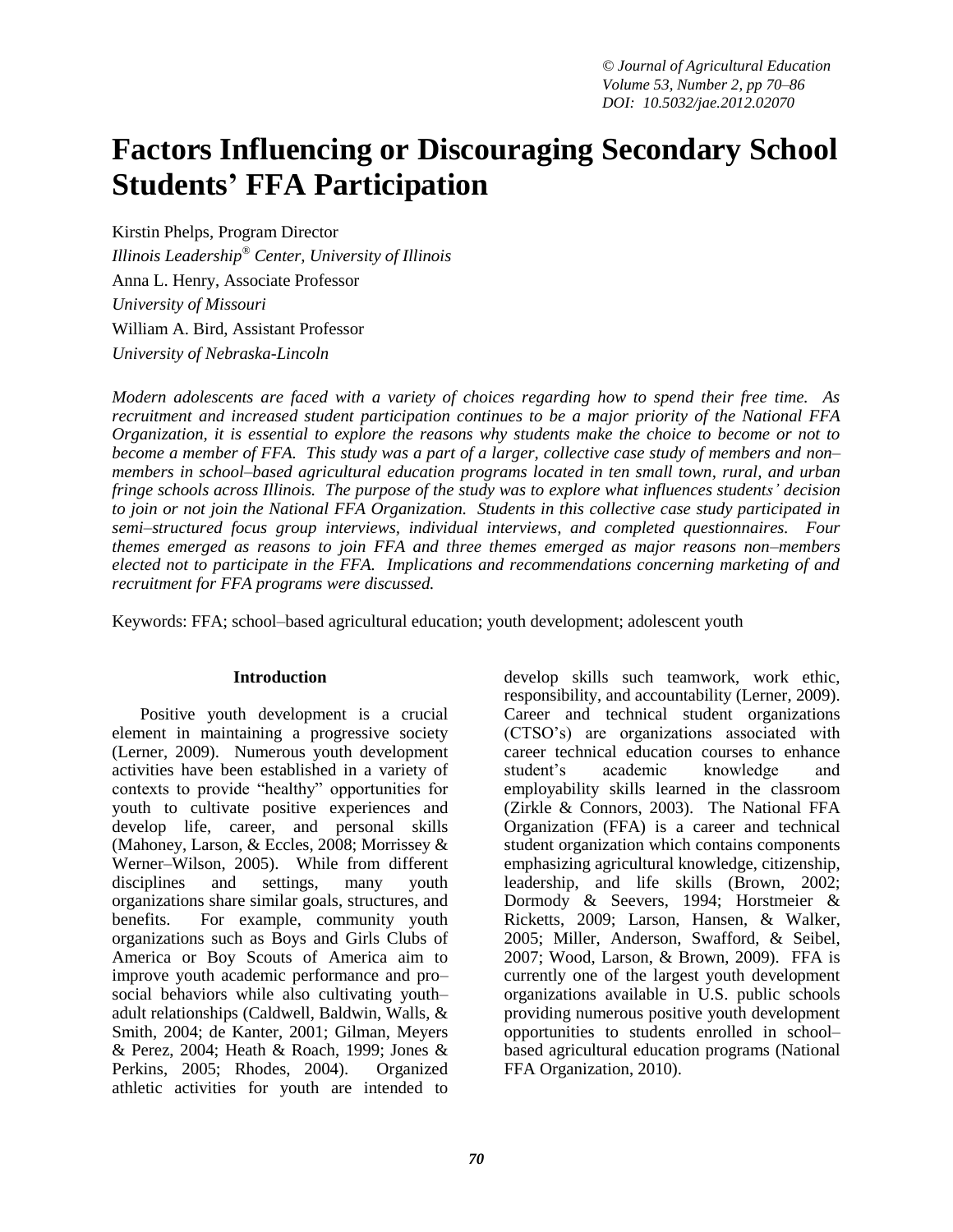In the later 20th century FFA faced concerns about declining enrollment and narrow membership demographics. Changes made at the national level of FFA—including altering the organization name and programming available to student members—began in 1988 and have been continuously updated until the present day. These changes were intended to reverse the declining enrollment trend by expanding the image of FFA beyond production agriculture to attract a larger, more diverse group of students possessing a broad range of backgrounds and interests (National FFA Organization, 2010; National Research Council, 1988). From 2005 to 2009, FFA membership nationwide continually increased despite fluctuating student enrollment in school–based agricultural education courses (Brown, 2010). It must be cautioned, however, there was an overall *decrease* in the percentage of agricultural education students enrolled as FFA members during that same time period (Brown, 2010). Furthermore, less than 6% of all secondary school students in the United States were enrolled in school–based agricultural education from 2005–2009 (National Center for Educational Statistics, 2011). Although FFA has increased its' number of members in recent years, FFA continues to serve a relatively small group consisting of rural to small town Caucasian students across the United States (Rayfield, Compton, Doerfert, Fraze, & Akers, 2008).

Failing to address issues related to FFA membership could result in potential consequences, including lost or reduced funding for local, state, and national FFA programs; restricted youth development opportunities offered by FFA; lower teacher salaries due to reduced responsibilities; and decreased support and maintenance of current programs (Hoover & Scanlon, 1991; National FFA Organization, 2010). Previous studies on enrollment and retention issues in FFA have shown factors for not joining include peer influence, lack of time or money, lack of student interest, and negative perception of the organization and/or the agricultural industry (Croom & Flowers, 2001; Hoover & Scanlon, 1991; Rayfield et al., 2008; Stoller & Knobloch, 2005; Talbert & Balschweid, 2004). Research focusing on current students' perceptions of and knowledge about FFA is warranted to continue serving

youth audiences while also expanding FFA to provide development opportunities to students who have not experienced what FFA has to offer. Therefore, it is essential to understand what factors influence students' decision to join and not to join the National FFA Organization.

## **Theoretical Framework**

The understanding of human development requires dynamic empirical examination to adequately explain human actions (Lerner, Lewin–Bizan, & Warren, 2011). The psychological, physical, and sociological influences should all be considered to appropriately investigate human behavioral phenomena (Lerner, Dowling, & Chaudhuri, 2005). The decisions of adolescents to participate or not participate in FFA was approached using a three dimensional model. Participation was evaluated in terms of youth motivation and need attainment (psychological), adolescent needs and opportunity (physical), and perceived benefits and influences for participation (sociological). To this end, participation was investigated along psychological, physical, and sociological concepts.

The psychological component of the theoretical model deals with three theories associated with youth program involvement and engagement: Maslow's hierarchy of needs, McClelland's theory on human motivation, and expectancy–value theory as espoused by Eccles and Wigfield (2002). The basis of Maslow's hierarchy of needs theory proposes physical, physiological, and emotional needs are necessary for positive human functioning and are impossible to disconnect from one another (Maslow, 1970). Maslow believed needs progress at different levels and life stages; only after one set of identified needs has been satisfied can another level be identified and met. The very basic need of Maslow's hierarchy is concerned with physiological well–being. Once the need of physiological well–being is met, an individual can progress onward to aesthetic and ultimately self–actualized needs. Specific needs which are of specific concern for this study include safety, esteem, cognitive, and self– actualization needs due to the association these needs have with the eight features of settings and environments likely to promote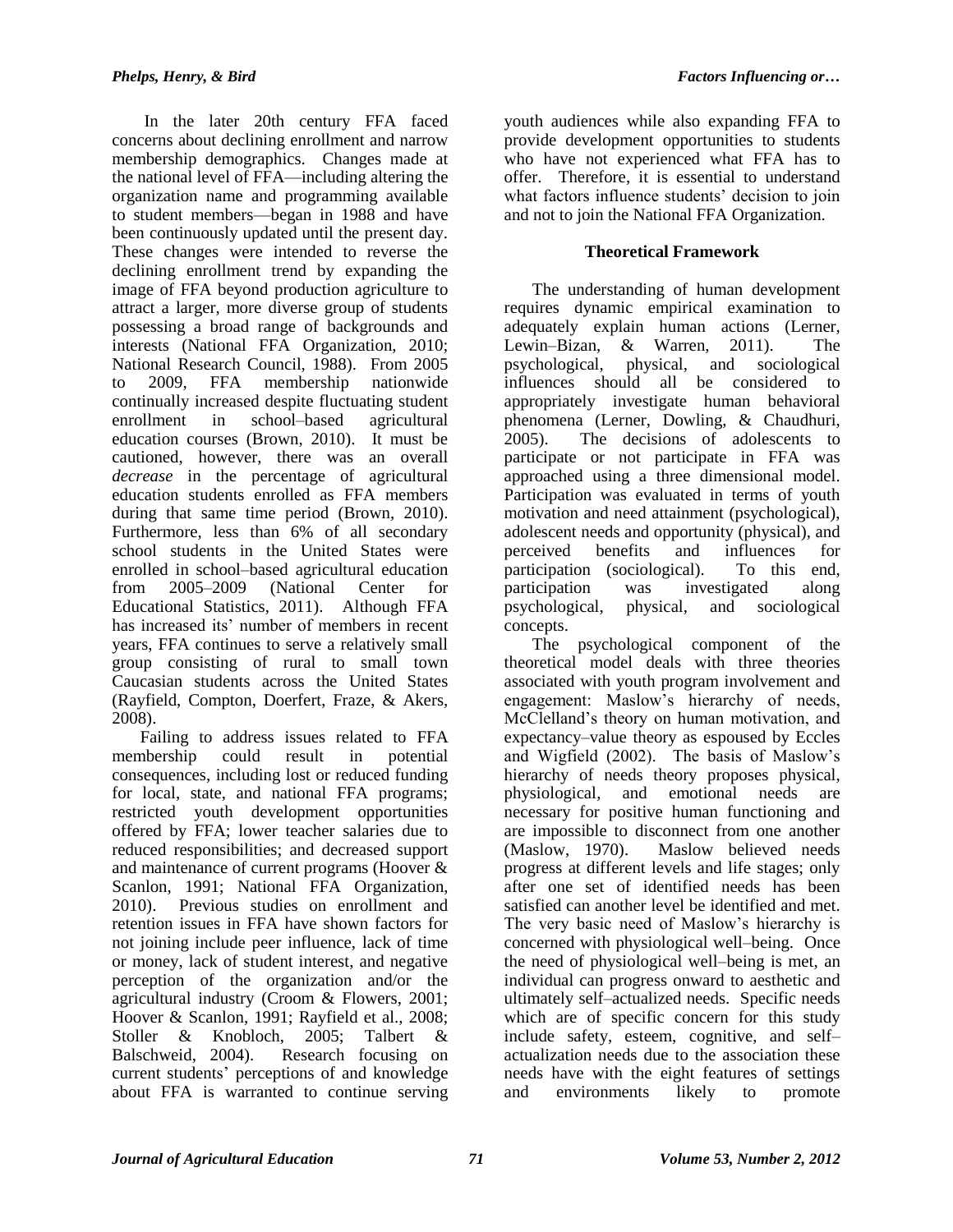opportunities for positive youth development (National Research Council and Institute of Medicine, 2002). The eight features include: physical and psychological safety, appropriate structure, supportive relationships, opportunities to belong, positive social norms, support for efficacy and mattering, opportunities for skill building, and integration of family, school, and community efforts (Bartko & Eccles, 2003; Boyle, 2002; Morrissey & Werner–Wilson, 2005).

Maslow's work has frequently been used as the basis for motivational studies under the assumption biological and physiological needs can motivate individuals to seek out opportunities in which their needs can be filled. FFA has been shown to provide the structure and opportunities for adolescents to realize and achieve personal goals and engage in meaningful activities, potentially fulfilling the individual's self–actualization, esteem, and cognitive needs (Croom & Flowers, 2001). In addition, FFA provides opportunities to achieve a sense of belonging and meaningful relationships, which deal with belonging needs (Anderson–Butcher & Conroy, 2002; Coleman, 1978; Gilman et al., 2004; Kelley, 2003; Maslow, 1970). Maslow's hierarchy of needs provides a similar framework to the eight conditions conducive to positive youth development. In order to consider adolescent development and motivation for participation, one must first consider how the physical, physiological, and emotional needs of adolescents are fulfilled.

A theorist of human motivation, McClelland (1985) proposed behavior as a function of the pressures of internal and external environments on the psyche that reveal themselves as motivation (McClelland, 1985). Motivation is of specific interest in youth organizations and is described in terms of needs for achievement, power, and affiliation. Previous studies on youth motivation have utilized McClelland's concept to investigate youth motivation to participate in youth organizations by addressing one of the three needs (Freeman, 1994; McClelland, 1985; Turner & Herren, 1997). McClelland (1985) provides a model to consider youth programming participation based on the needs of the individual student level and addresses the components of intrinsic motivators which impact subsequent behaviors. Whereas

Maslow provides insight into thinking about participation as a means to fulfill general developmental needs, McClelland offers insight into what internal and external factors are influencing adolescents' decisions (McClelland, 1985).

Expectancy–value theory, a sub–theory of human motivational theory, is concerned with motivation for decision–making as a type of cost–benefit relationship (Eccles and Wigfield, 2002). Choices are influenced by perceived negative and positive benefits as well as perceived cost in time, energy, or other opportunities for engagement which are lost by choosing one option over another (Eccles & Wigfield, 2002; Stoller & Knobloch, 2005). The expectancy–value theory provided a framework in which to envision how adolescents internalized needs and subsequently made decisions about participation in youth programming.

The physical component of the model is concerned with adolescent development through the lens of positive youth development, life satisfaction, and sense of well–being. According to adolescent development theory, positive youth development occurs within a connected person–context regulatory process (Lerner, Brentano, Dowling, & Anderson, 2002). Positive youth development programs promote pro–social behaviors (Morrissey & Werner–Wilson, 2005; Hansen, Larson, & Dworkin, 2003), reduce truant behaviors (Anderson–Butcher, Newsome, & Ferrari, 2003; Bartko & Eccles, 2003; Hansen et al., 2003; Kelley, 2003; Mahoney, 2000), create conditions for "thriving" adolescents (Lerner et al., 2002), and enable the development of necessary skills and dispositions needed for productive adulthood such as initiative, positive self–image, and critical thinking skills (Burt, 2002; Dworkin, Larson, & Hansen, 2003; Granger, 2002; Hansen et al., 2003; Larson, 2000; Meeus, 1996).

The inclusion of life satisfaction and well– being corresponds to the psychological component discussed earlier because research on youth programs has been shown to promote positive cognitive functioning and adjustment (Fletcher, Nickerson, & Wright, 2003; Gilman et al., 2004; Huebner, Suldo, Smith & McKnight, 2004; Kelley, 2003). In particular, positive relationships with peers and adults were shown to be of significant value to healthier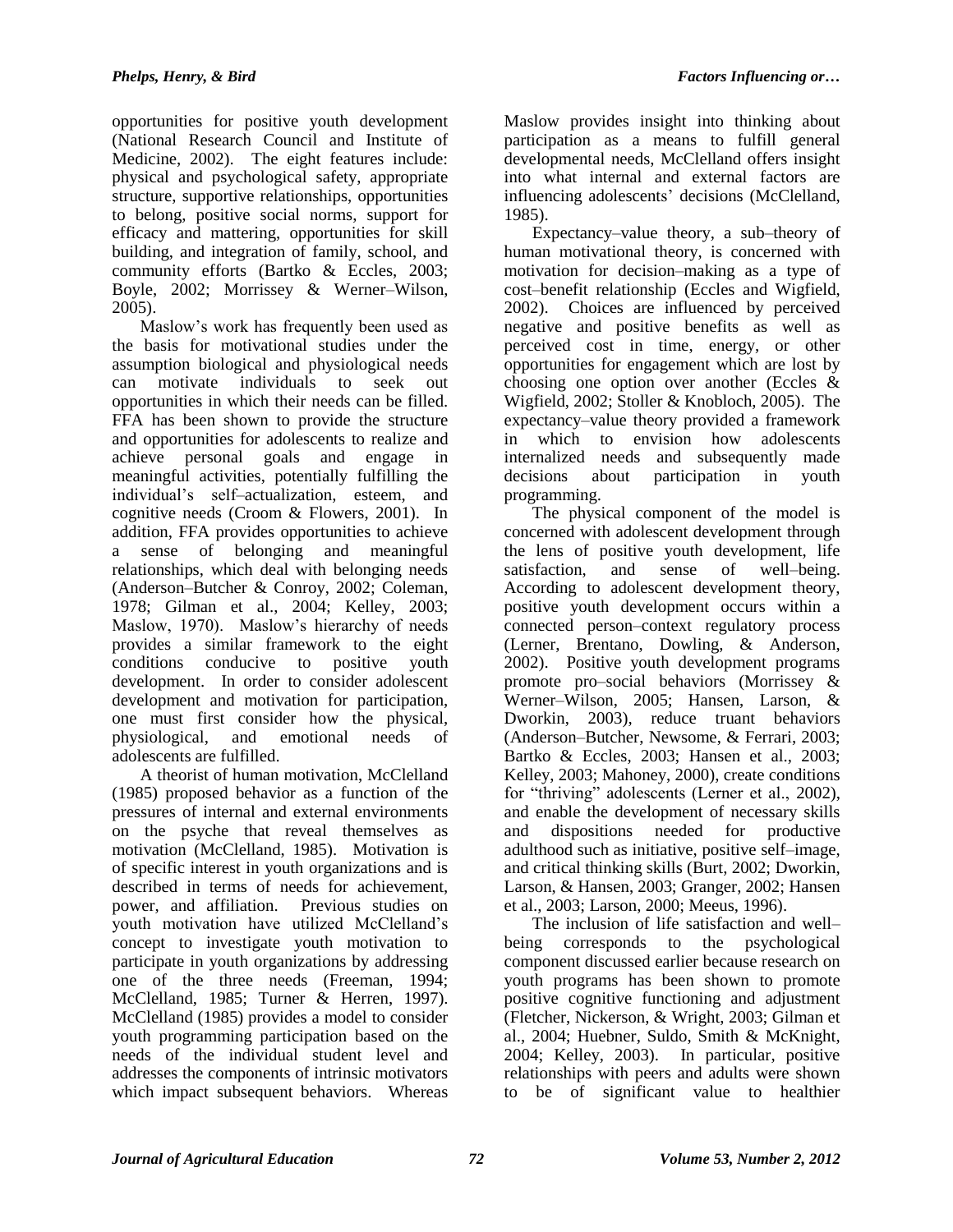psychological functioning in adolescent youth (Kelley, 2003). The importance of positive youth development, life satisfaction, and well– being emphasizes the connection between psychological components and the sociological components of youth programs.

The sociological component of the theoretical model provides some overlap between the physical and psychological aspects. A factor shown to have a large influence on student enrollment and participation in after– school programs has been peer and family influence. Peer and family can especially influence adolescents' youth program participation, especially when compounded by a programs' perceived image (Anderson–Butcher et al., 2003; Borden, Perkins, Villarruel, & Stone, 2005; Eccles, Barber, Stone, & Hunt, 2003; Fletcher, Elder, & Mekos, 2000; Huebner & Mancini, 2003; Ryan, 2000). Youth can be potentially influenced to join and participate in programs based on the reputation of the activities as well as how peers would react to knowing they had participated in a particular program (Borden, Perkins, Villarruel, & Stone, 2005). The same phenomena can be seen in FFA programming where the perception of benefits gained from a program and the image of the organization can effect student participation (Croom & Flowers, 2001).

Students will be influenced to participate in activities according to how well the activity aligns with a student's expectancy and task beliefs (Eccles et al., 2003; Stoller & Knobloch, 2005). On certain levels, the decision to participate in activities is individual and is based on intrinsic motivation, self–identity, or self– realization (Coleman, 1978; Mitchell, 1975). However, studies have identified previous participation (Borden et al., 2005; Morrissey & Werner–Wilson, 2005), quality of adult/staff interactions (Borden et al., 2005; Anderson– Butcher, 2003; Jones & Perkins, 2005), parental support and reinforcement (Anderson–Butcher et al., 2003; Fletcher et al., 2000) and peer groups impact how likely a student will participate in a program (Anderson–Butcher et al., 2003; Eccles et al., 2003; Ryan, 2000).

Psychological, physical, and sociological theories of human development attempt to explain factors that potentially influence or discourage youth to participate in any given activity. The current study is based on a combination of these theories in an attempt to holistically examine why students decide to participate or not participate in FFA programming. The theoretical model of the current study is displayed in Figure 1.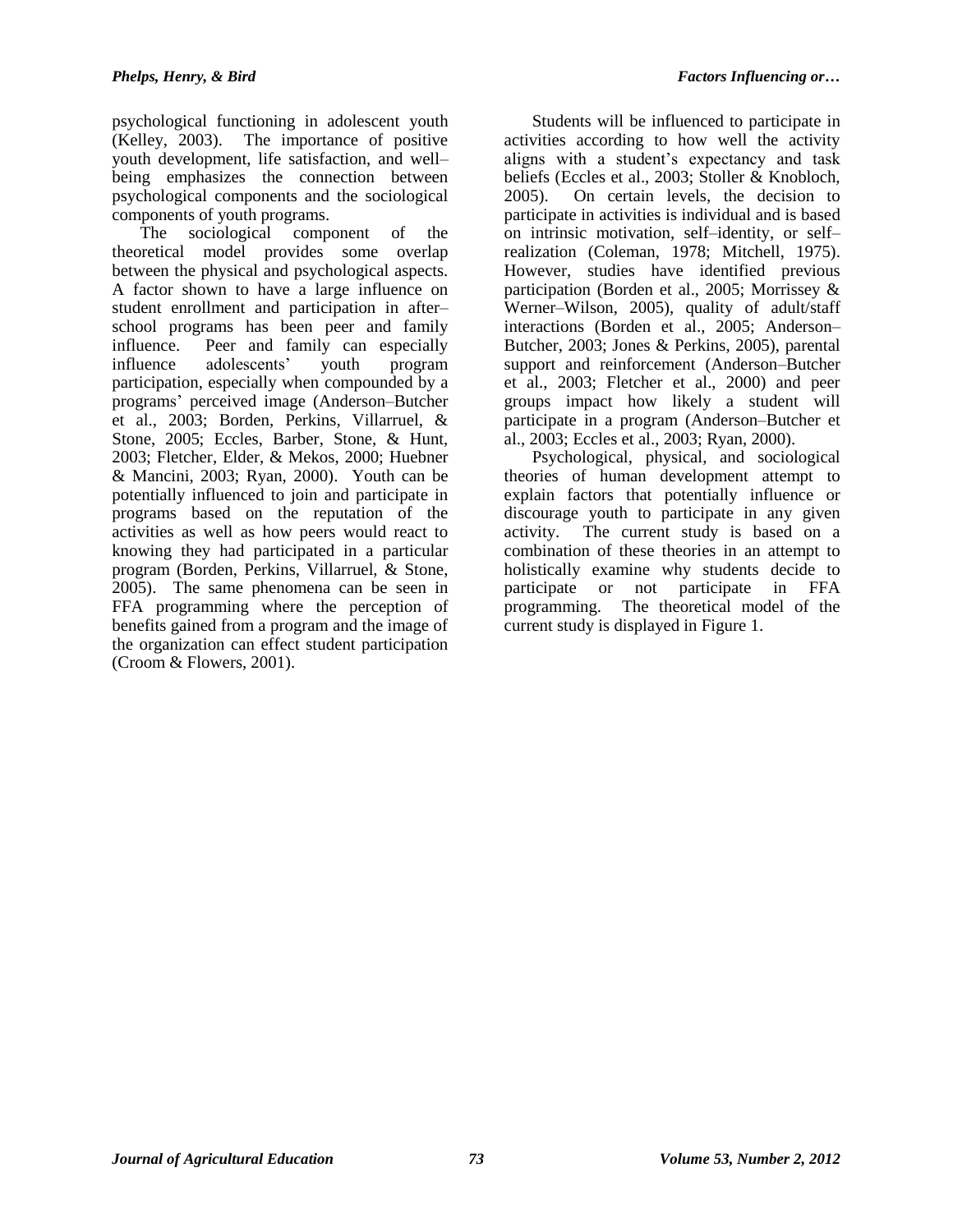

*Figure 1*. Theoretical Framework of Factors Influencing Students' Decision to Participate in FFA

## **Purpose and Research Questions**

The purpose of this study was to identify what influences students' decision to participate or not participate in FFA. This purpose was achieved by utilizing the following research objectives:

- 1. Explore the factors influencing youth to participate in FFA.
- 2. Explore the factors discouraging youth to participate in FFA.

## **Methods**

This qualitative study was part of a collective case study investigation that utilized a combination of questionnaire and interview techniques as a multi–method approach to collect data (Fontana & Frey, 1994). The researchers used purposive sampling to identify schools with active FFA programs and student participants. Schools were identified through the Illinois Agricultural Education website by first searching for state–approved agricultural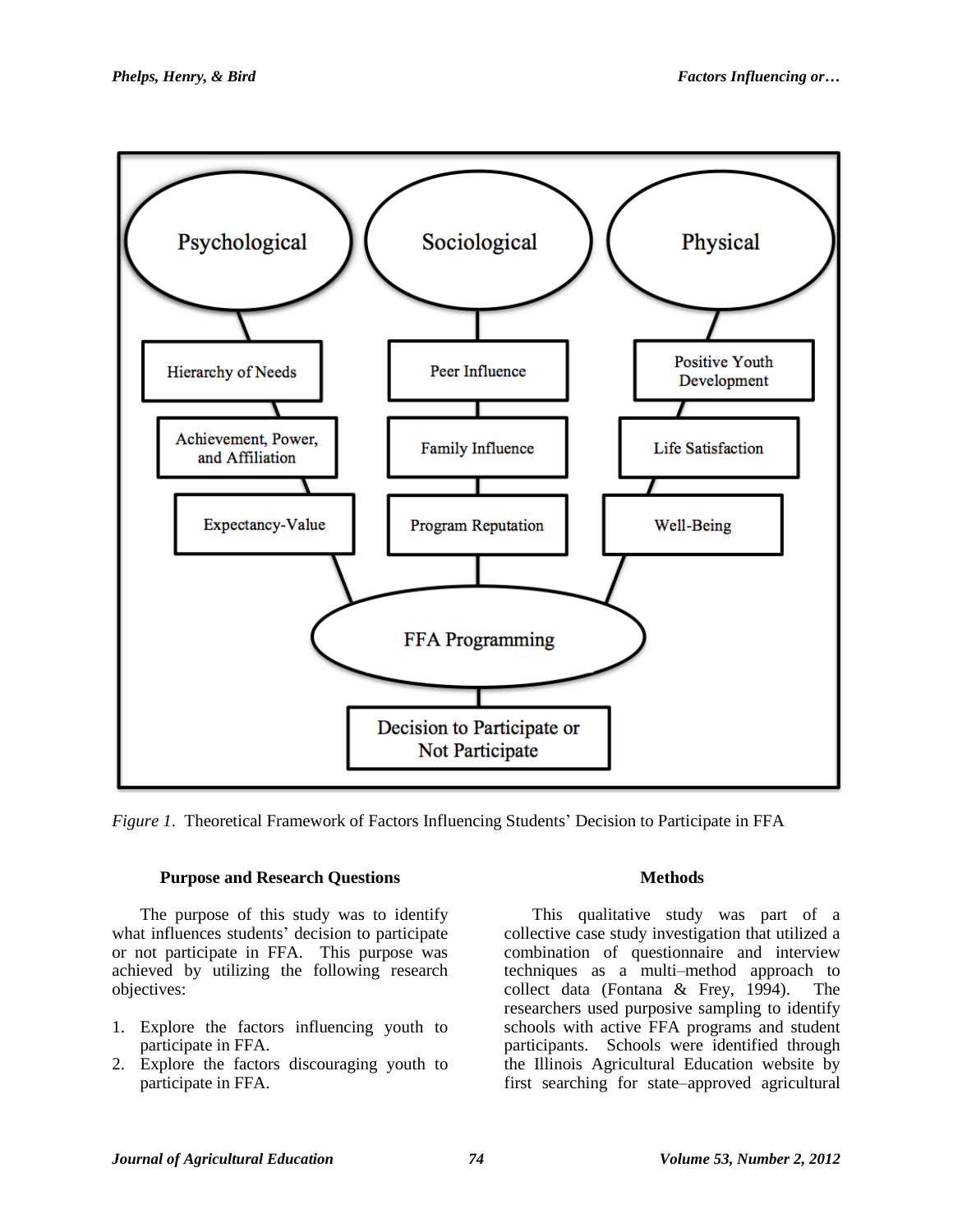education programs. A list of possible schools was populated to represent a diverse sample of community settings (small town, rural, & urban fringe), school enrollment, socioeconomic status, student ethnicity, school graduation rate, and number of FFA members. Fifteen schools were chosen by the researchers based on the reputation of the school for having a strong, comprehensive agricultural education program. Of the fifteen schools identified, two were uninterested in participating and three were unable to participate, leaving 10 schools as cases in this collective case study.

Twelve to twenty FFA members were chosen per school to complete focus group interviews, individual interviews, and questionnaires regarding their participation in FFA. Data were collected from groups of current FFA members and groups of non–FFA members at each of the 10 participating schools. FFA members were chosen at the discretion of the agriculture teacher(s) at each school to represent students in all grade levels who were currently involved with FFA chapter programming. Six to twenty–six non–FFA members were chosen per school to complete focus group interviews, individual interviews, and questionnaires regarding their non– participation in FFA. Non–FFA members were chosen through collaboration between the agriculture teacher(s) and non–agriculture teachers within each school. Non–FFA members were chosen at random from concurrent non– agriculture courses to represent all grade levels. A total of 170 FFA members and 154 non–FFA members compiled the final number of students completing focus group interviews, individual interviews, and questionnaires across all ten participating schools.

Participating schools had an average total school enrollment of 435 students between grades 9 through 12 and ranged from 132 to 954 students. Participating schools had an average FFA chapter membership of 77 students between grades 9 through 12 and ranged from 25 to 205 FFA members. Six schools were determined to be located in rural areas, 2 schools were considered to be located in a small town, and 2 schools were considered to be located in an urban fringe. FFA members were predominantly male  $(n = 112, 65.80\%)$ , were mostly White  $(n = 165, 97.00\%)$ , were largely in their freshman or sophomore years of high

school ( $n = 105$ , 62.2%), and mostly identified themselves having a rural farm or rural non– farm home setting  $(n = 101, 59.50\%)$ . Non-FFA members were predominantly male  $(n = 87)$ , 56.50%), were mostly White (*n* = 148, 96.10%), were largely in their freshman or sophomore years of high school  $(n = 95, 61.00\%)$ , and mostly identified themselves as having a small town home setting ( $n = 116, 75.20\%$ ).

The researchers executed data collection on– site during regularly scheduled agriculture classes at all ten schools. All 10 focus group interviews were each approximately one hour in duration and were semi–structured with questions aimed to provide a rich description of students' reasons for participating or not participating in FFA. Individual interviews were conducted to provide more in–depth exploration of the available data in member and non– member groups. Semi–structured individual interviews lasted 30 minutes to one hour each and were conducted after the focus group interviews. The study utilized data triangulation in order to provide a variety of data sources (Creswell, 2007; Denzin & Lincoln, 1994).

The student and focus group interviews were audiotaped, transcribed verbatim, and organized by school and group (member or non–member). All transcripts were analyzed using an open coding or generative analysis method (Denzin & Lincoln, 1994; Kerlin, 2002). More specific patterns were gleaned from the original impressions around themes of: participation influencers, described benefits, program perceptions, motivation for participation, and obstacles to participation. On the third read, the researchers refined the patterns built from the first two readings and noted student responses in support of those patterns. To ensure the believability and credibility of the findings, the researchers kept a reflexive journal, took field notes before and after the visits, directly transcribed the findings and kept a document trail, cross referenced the findings from the interviews with the questionnaire data, and met regularly with an advising researcher regarding the trustworthiness of the themes that emerged. It is important to note this study is qualitative in nature and findings cannot be generalized beyond the participants in the study. However, the findings can serve to enlighten other groups with similar characteristics as the participants.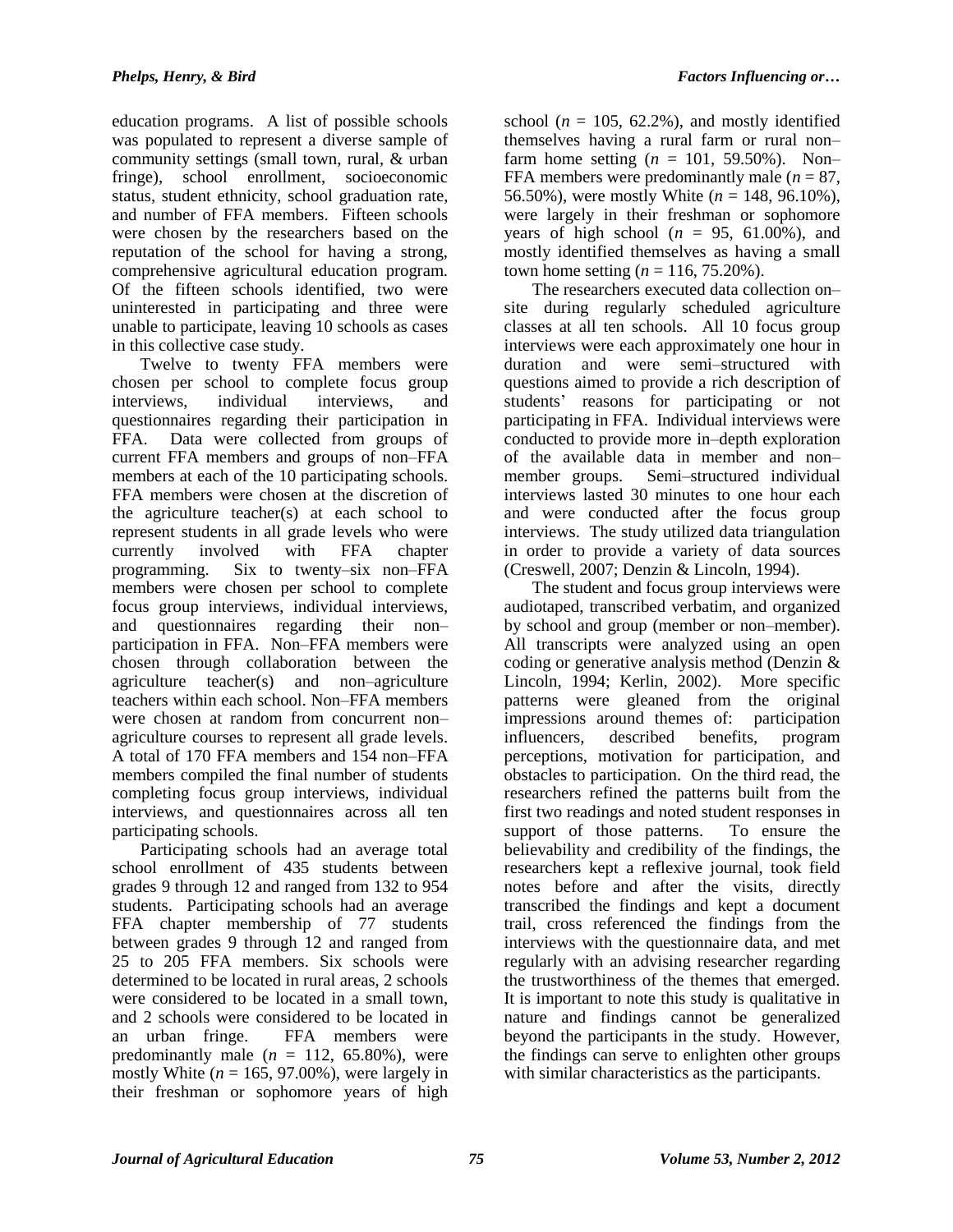#### **Findings**

Four major themes emerged from the findings in regard to why youth choose to participate in FFA: encouragement from others, personal gain, social component, and fun and travel.

## *Theme 1: Encouragement from Others*

Students described a variety of reasons why they decided to participate in FFA. When asked how they had first heard about the FFA program and what made them want to join, students responded through friends, relatives, teachers or siblings. As one member stated, "all my friends were doing it and both my brothers did it." Another member said "my brother had [teacher name] and said she was really good and that it was a good thing to get into if I was looking at farming later on." The support of the family in students' decision to join was also reported as being a factor. Support was described not only in terms of deciding to participate but also in level of participation in activities. One member explained "if you've got someone there supporting you and appreciating the fact that you are doing something, trying to help and make something of yourself, it helps so much."

While family and friends provided motivation to join based on encouragement and suggestions, the teacher's impact on students' decision to join FFA was often reported while explaining the benefits of membership as a reflection of the teacher's reputation or camaraderie with students. The reputation and opinion of the teacher from siblings or past participants had an impact on a number of students' reasons for joining the program. "My brothers told me about Ms. [teacher name] and said she was really cool" was a sentiment common among many FFA members.

## *Theme 2: Personal Gain*

Both members and non–members of FFA described they felt one of the best reasons to join the program would be the opportunity for personal gain. Members and non–members felt FFA provided personal gain in many facets including experiences to put on college application or résumés, developing a variety of skills, and getting out of school for FFA activities.

Common sentiments expressed by students in the member group were "I want to go into an agricultural career and that's the reason why I wanted to join. [FFA] gives me more background on it" and "this teaches you something you can use in an agricultural job." Many non–members acknowledged the potential benefits of participation in FFA. "It would look good on a college application" was echoed by a number of non–members. Discussions with members and non–members around FFA activities resulted in comments such as "I'm sure it would help in an interview" and "you meet people who will help you out…gives you connections in certain places."

Members and non–members noted they felt the FFA provided benefits to students who weren't considering an agriculturally–related career. Typical member responses would be similar to a sentiment expressed by a student who said "yes, you learn how to run things on farms, jobs and responsibility…how to talk to people, public speaking, getting motivation to work, and dealing with groups…being able to work with others." Students in the non–member group talked about general skills gained through FFA participation. This included comments such as "they do a lot of contests…you need to learn how to work as a team and talk to people" or "there's a lot of speeches and leadership stuff."

Non–members often focused on FFA programming as having only benefits for students with agricultural backgrounds or agricultural career intentions. "It's all farming kids…[to be a member] you need some ag background" and "if you're going into plants or something…plants, soil, farming…if you are going to own a farm you're going to need it" were common responses. Within comments like these was an awareness of the importance of learning general agriculture knowledge for career preparation.

Opportunities to develop professional and personal skills were reported as being influential when considering participation as well as a benefit gained from membership. Common skill areas discussed by both member and non– member groups included the development of communication, organizational, leadership, and social skills through specific FFA events and related activities. A member stated one of the biggest benefits she gained was being able to communicate and interact with others. "Like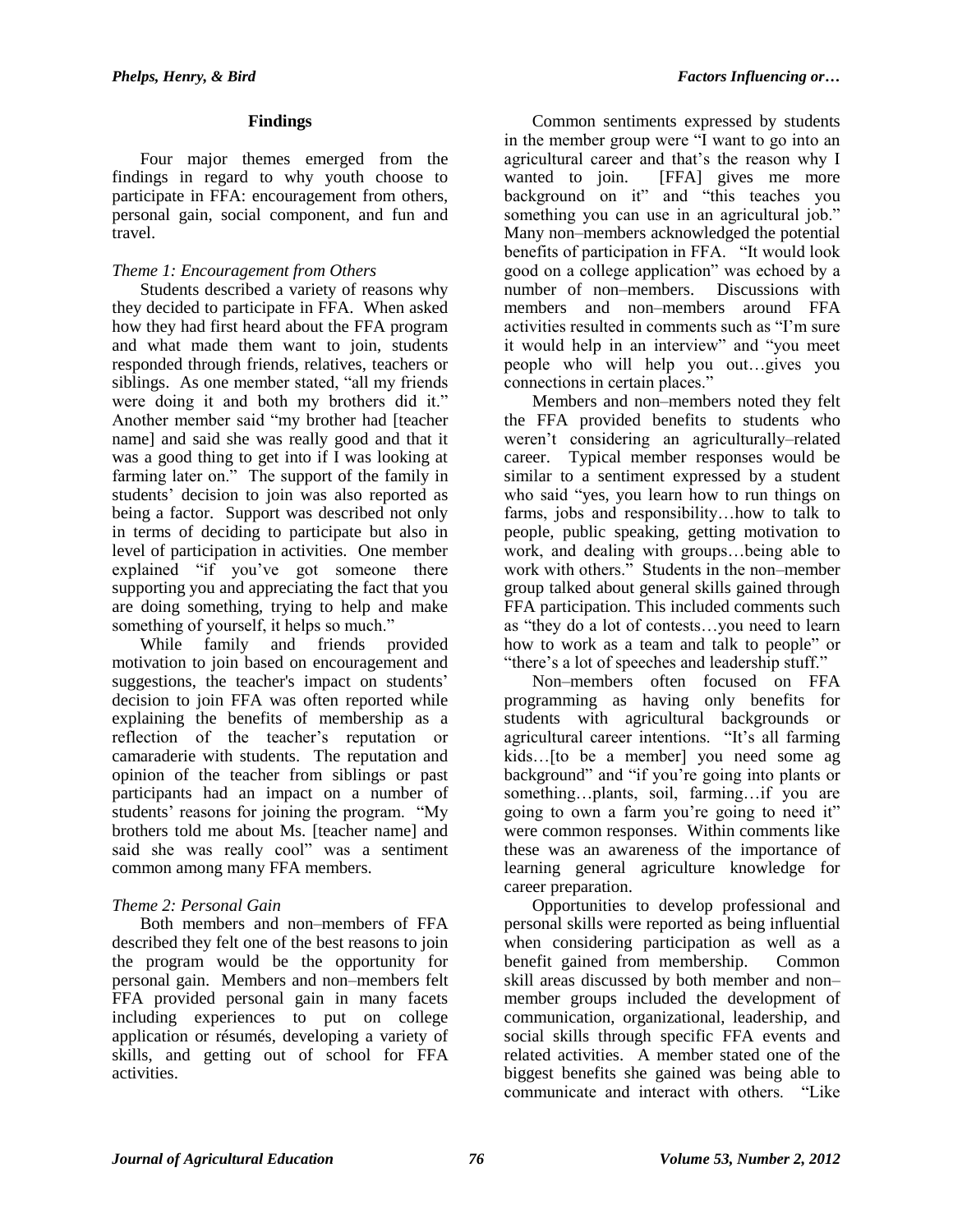going to Ag Legislative Day and meeting my representative…. having to shake hands with people and mingle…being able to have a conversation without getting nervous." A majority of non–members mentioned communication skills were gained as a result of contest judging and speaking. Members believed teamwork, work ethic, time– management and organizational skills were gained during FFA programming. "General life skills" was also a phrase used consistently in both member and non–member groups to distinguish skills learned within FFA programming. In the words of one FFA member, "I think you learn skills when you're in a group of people….like in class you learn facts and stuff, how to do things. In [FFA career development event] you learn more about teamwork and dedication …."

## *Theme 3: Social Component*

The social component of FFA was a common description from members when asked what they liked about participation in FFA or why they continued to participate. Feelings of belonging and being a part of something important was voiced by a number of FFA members. One student stated he enjoyed being in FFA because the people are like him, "laid– back and easy going" and he feels welcomed and comfortable going to FFA events. "I go to the state fair and it's just a blast. You get to meet a whole bunch of cool people," stated one member when asked what they enjoyed about FFA.

The ability and opportunity to spend time with friends was mentioned by both members and non–members when discussing the reasons why they would join an organization or club. "I joined because my friend was in it…" or "I knew the people in it" were common sentiments echoed by a number of members. One member expressed "I wouldn't suggest joining to my friend if I wasn't in it," while another member stated "if I had to decide between two clubs…it'd be the people." Another member added they would have to consider "who's in it and what you're going to be doing." One member who transferred from a larger city explained "you get to meet a whole lot of great people from different places and it really helped when I was new to get to know the [agriculture] teachers and [FFA members] like that."

#### *Theme 4: Fun and Travel*

Members stated they had joined, and non– members stated they would consider joining FFA, because of the kinds of activities and experiences FFA provides. Many non–members found the frequency in which FFA members are excused from school for FFA events to be a perceived benefit of FFA membership. Both members and non–members reported the "fun activities" were a major influence and benefit to FFA membership. Numerous "fun" FFA activities were identified such as school petting zoos, milk–chugging or pie–eating contests as fundraisers, tractor pulls, community outreach events such as plant or bake sales, lock–ins, movie nights, or community breakfasts. While not always directly linked to agriculture, these FFA sponsored activities were highlighted by members and non–members as being engaging and interesting. Members who participated in such events highlighted them as being good opportunities to help out the school or local community, to get involved in the organization, and to meet people.

Over half of the non–members interviewed listed a benefit of FFA as learning outside the traditional classroom. Members and non– members often expressed travel as a major benefit for joining FFA as well as a means to learning outside the classroom. The benefits of getting out of the classroom and taking learning into different environments was recognized by members and non–members as a benefit or reason for joining.

Another benefit associated with leaving the classroom and engaging in outside activities was the opportunity for community engagement. Activities identified as the "most fun" to members involved community outreach activities. Members expressed they had received the most pride and sense of accomplishment from providing a service to the community or school rather than winning contests. In one example, four FFA members being interviewed spent ten minutes describing how they had helped raise money to provide three<br>defibrillators for the school. "We gave the defibrillators for the school. school three of those things…that was cool to see how we could help out like that." A summary of factors influencing participation in FFA is displayed in Figure 2.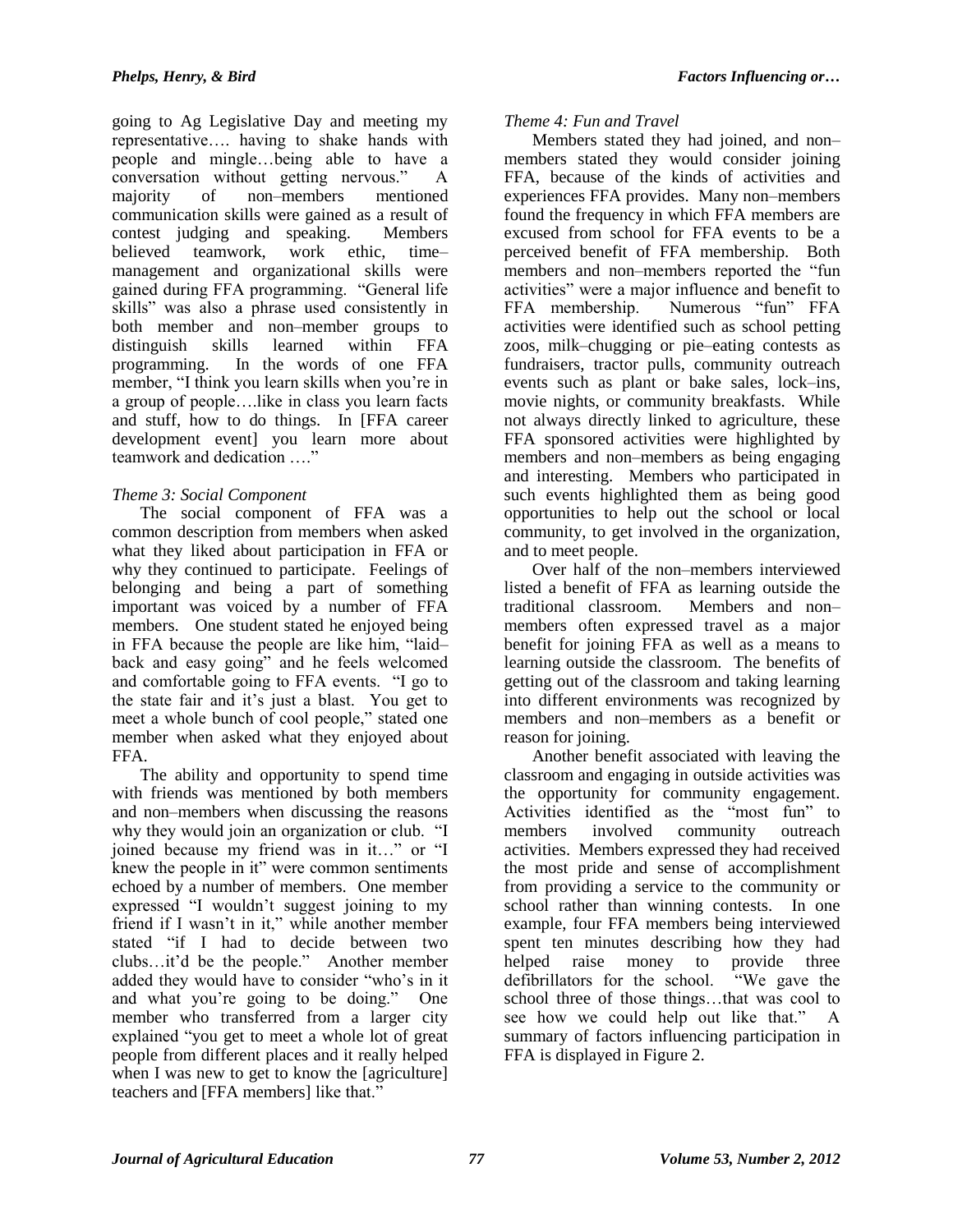

*Figure 2.* Summary of Factors Influencing Participation in FFA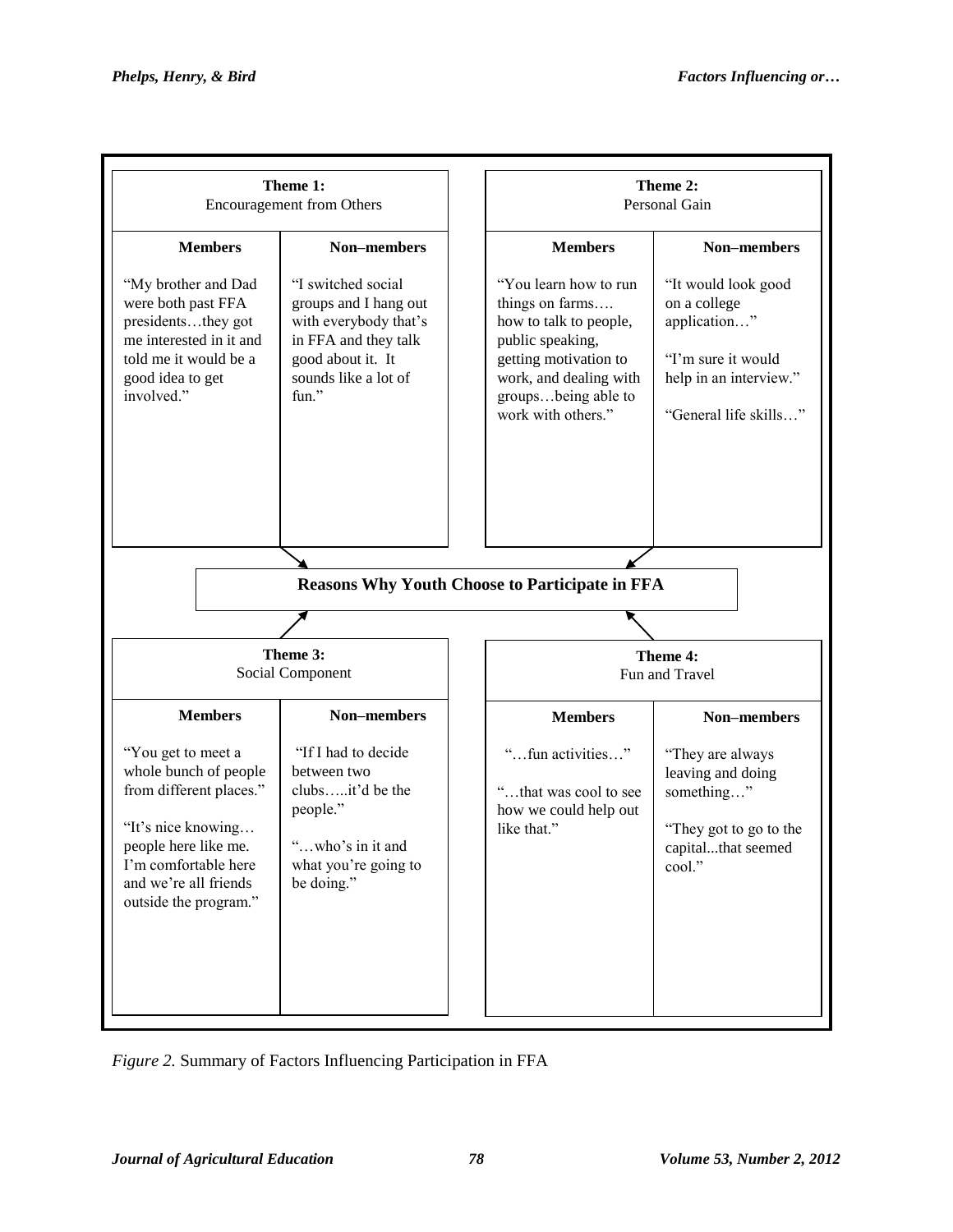Three major themes emerged for why students would not want to become involved in FFA including: negative perception, apathy, and scheduling.

#### *Theme 1: Negative Perception*

While most of the non–members interviewed recognized there might be other benefits to participating in FFA, there were still misconceptions about the program. "It's all farmers and hicks" and "it's a waste of time— I'm not going into agriculture" were common views expressed by non–members as reasons why they didn't join the FFA organization. One member explained "I think some of them [non– members] think we're lucky because we get out of class. But then some of them just don't like the program because they're not interested in ag and they just think it's a farmers club." Non– members discussed what they thought the program would be about. One non–member noted, "I decided to give it a chance, but I just wasn't interested in what they covered." Another non–member responded, "I thought it was just a blow–off [organization]." A different non–member stated he was asked to join but refused because "I'm a town boy. I'm never going to be a farmer so I don't need to know any of that…I wouldn't be able to put it to use later on in my life."

## *Theme 2: Apathy*

Personal preferences and interests played a large role in student's motivation and decisions to join organizations. When asked if they had ever considered joining FFA, around half of the non–members explained they didn't join because they weren't interested, didn't care, or didn't see the value in participating. In the words of one non–member, "I just didn't think I'd be a useful member of FFA. I just don't like to do stuff." Non–members said FFA may take a lot of time coupled with increased course loads, making it

difficult for students to participate in other non– FFA extracurricular activities. When members and non–members compared FFA to other school organizations, the consensus was FFA took a lot of time when compared to other school organizations. Some members found FFA to be limiting because it allowed participation in just one or two organizations. Many non–members believed high school was an opportunity to be less involved or "lazy" before entering college or the work force, which were believed to be points in life when individuals possess a higher level of responsibility. One non–member stated, "I'm just a lazy person. Not so much that I wouldn't want to do it [FFA], but I just figure I can be lazy. When you get to college you can't be lazy."

## *Theme 3: Scheduling*

Personal preferences were not the only barrier to participating in FFA. Over half of students in both member and non–member groups mentioned the frustrations associated with finding time to fit an agriculture class, and subsequently FFA participation, into an already full class schedule. The assumption among many member and non–member students was the school requirements were increasing, it was getting harder to get into college, and school officials were trying to make more classes mandatory for students. More required courses left less room for electives courses, such as agriculture, and thus restricted students from participating in FFA programming. Non– members also felt like they didn't have enough free time outside of school to participate in the FFA anyway. Many of the non–members interviewed held part–time jobs, participated in athletic teams, or were involved in other activities, which prevented participation in FFA. A summary of factors discouraging participation in FFA is displayed in Figure 3.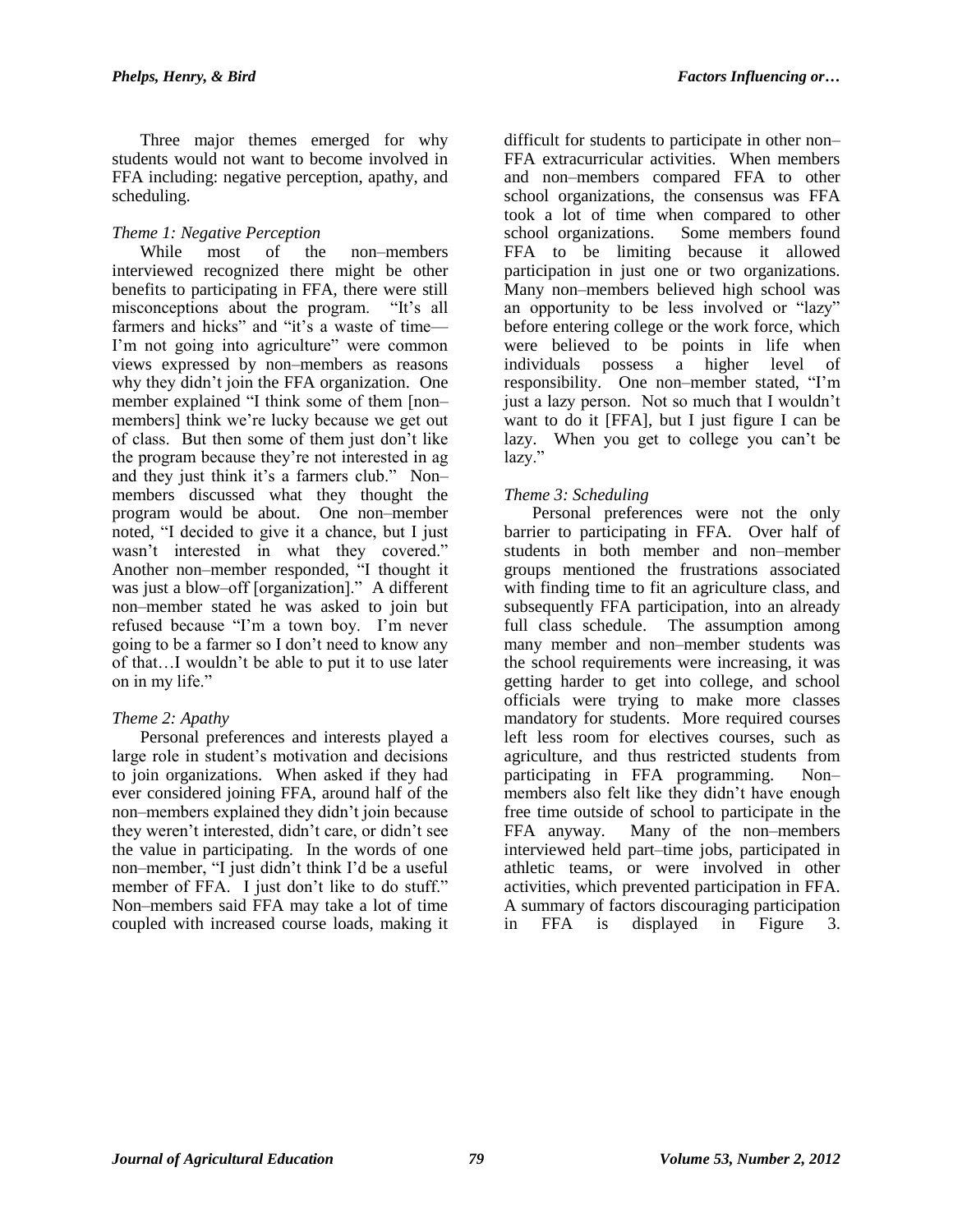

*Figure 3.* Summary of Factors Discouraging Participation in FFA

## **Conclusions/Implications/Recommendations**

Students attributed participation in FFA to encouragement from classmates, friends, family, and/or school personnel; feelings they would personally gain from participation; social components and how *fun* they judge the available activities to be; and the structure of the FFA program. The greatest influences for non– participation included negative perception of the program, apathy towards FFA, and lack of time. As presented in the literature, previous studies have shown an awareness of, or interest in, agricultural issues to be a factor which has an effect on student enrollment (Gliem & Gliem, 2000; Myers, Dyer, & Breja, 2003; Stoller & Knobloch, 2005; Talbert & Balschweid, 2004). Other factors shown to impact student enrollment in youth development programs include a sense of belonging, peer groups,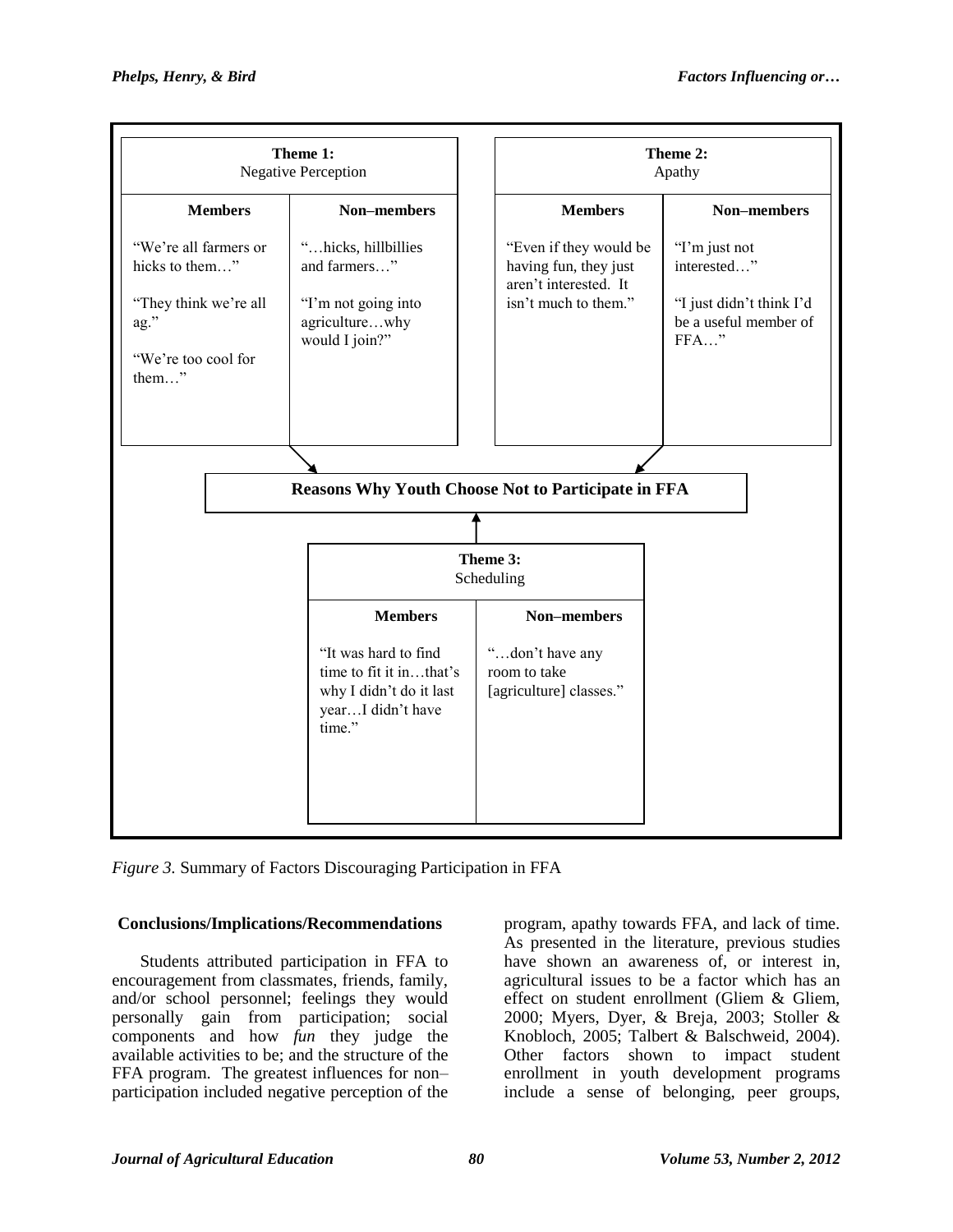parental influences, image of the topic or program, and perceived future value (Anderson– Butcher & Conroy, 2002; Croom & Flowers, 2001; Fletcher et al., 2000; Gliem & Gliem, 2000; Hoover & Scanlon, 1991; Larson, 2000; Ryan, 2000; Stoller & Knobloch, 2005).

While students in non–member groups expressed an interest in joining or participating in the FFA, scheduling was a major deterrent to participation for both members and non– members. The class requisites and lack of flexibility in planning course loads was a source of concern and frustration for program participation in both student groups. For members and non–members, lack of time was a big influence on whether an individual participated or not. Many students expressed it is hard to become involved with FFA programming due to no room to fit an agricultural class into an already tight schedule. This is not surprising because high school graduation requirements have continued to increase nationwide during the past two decades (U.S. Department of Education, 2011). This finding implies school–based agricultural education courses, and ultimately FFA programming participation, may become more difficult for students to schedule as graduation requirements increase. A struggle for course accommodation in schools will certainly be a challenge in the future if this trend continues. It is recommended that proponents of school– based agricultural education and FFA on the local, state, and federal level continue to express benefits of programming to these stakeholders. It is further recommended that agricultural teacher educators prepare future teachers to take on the challenge of promoting their local program to accommodate a broad range of individuals. Future research similar to this study could potentially "build the case" for the benefits associated with agricultural education and FFA.

The negative perception and stereotype of FFA has been a reoccurring issue in recent organization history. While the National FFA Organization has taken measures to broaden the

scope of FFA programming and benefits to more diverse populations, many students interviewed believe FFA is still an organization for "farmers." As noted by the common response of non–members describing FFA members as *hicks*, *hillbillies*, and *farmers*, the production agriculture stereotype overshadowed the additional benefits gained from participating in agricultural youth programs. The implication made from this conclusion is that emphasizing all the benefits of FFA membership and inclusive recruiting of students could downplay negative stereotypes that impede participation. It is recommended that educators incorporate more inclusive marketing strategies to appeal to diverse student populations. The sociological aspect and benefits of participation can be utilized better in marketing to students for enrollment and recruitment. Students can be influenced to join organizations based on a friend's recommendation and/or presence. Agricultural teacher educators should make future teachers aware of these vital components to building and maintaining an effective FFA program which provides positive adolescent development to a broad range of students.

This study provided insight on the current state of youth perceptions and decisions regarding participation in the FFA. However, further research should be conducted on the linkages of youth motivation related to participation in FFA. Replication of this study in urban and suburban areas could shed more light on why students choose to become involved, or vice versa, in FFA. Continuing assessments detailing current perceptions, interests, needs, and wants of upcoming generations of adolescents could help maintain students' personal interests in our ever–changing society. From a broader view of adolescent development, further study into the structure, perceptions, and components of what would constitute an "ideal" youth development program for adolescent aged youth could strengthen the empirical base across multiple fields within education and positive youth development.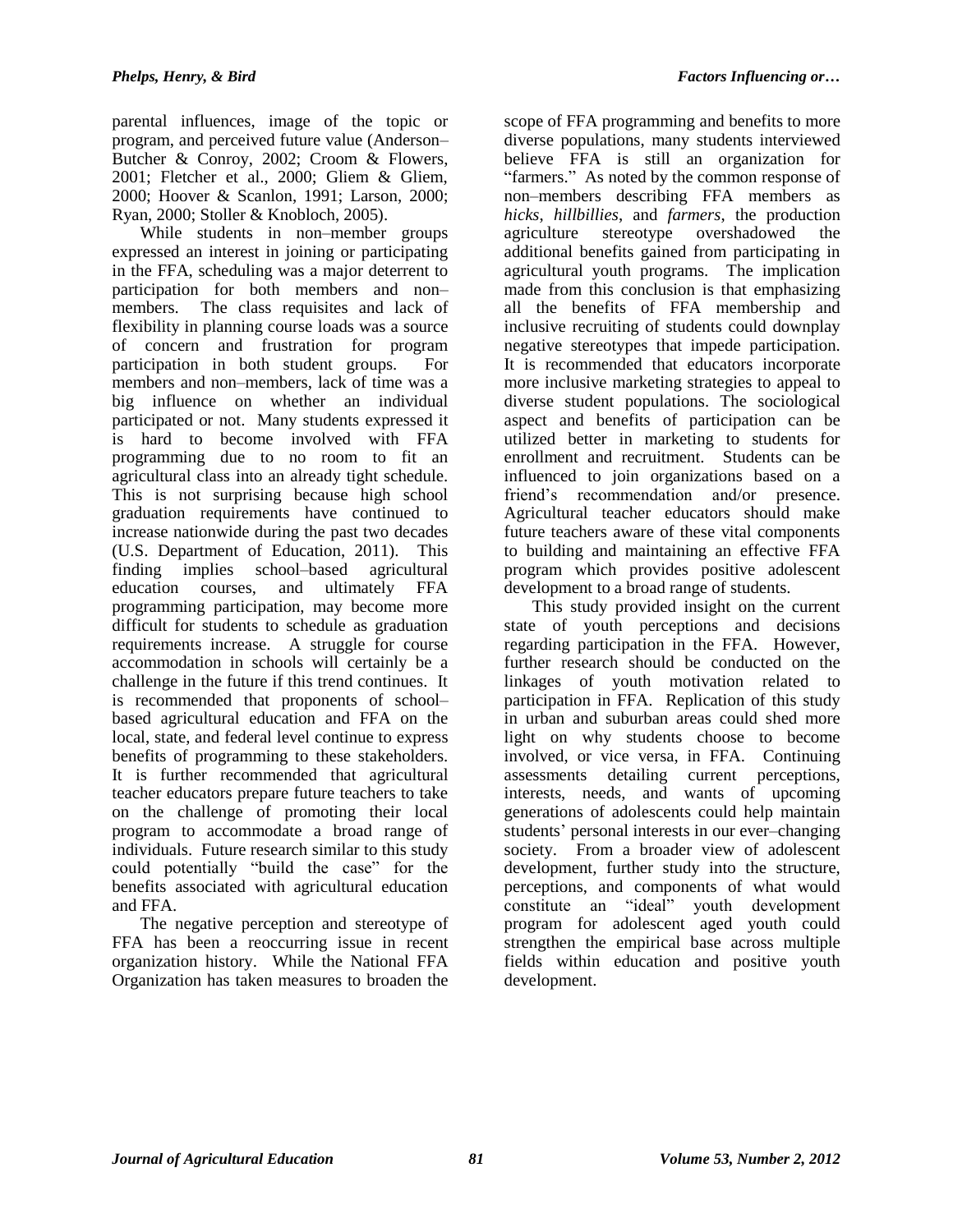#### **References**

- Anderson–Butcher, D., & Conroy, D. E. (2002). Factorial and criterion validity of scores of a measure of belonging in youth development programs. *Educational and Psychological Measurement, 62*(5), 857–876. doi: [10.1177/001316402236882](http://dx.doi.org/10.1177/001316402236882)
- Anderson–Butcher, D., Newsome, W. S., & Ferrari, T. M. (2003). Participation in boys and girls clubs and relationships to youth outcomes. *Journal of Community Psychology, 31*(1), 39–55. doi: [10.1002/jcop.10036](http://dx.doi.org/10.1002/jcop.10036)
- Bartko, W. T., & Eccles, J. S. (2003). Adolescent participation in structured and unstructured activities: A person–oriented analysis. *Journal of Youth and Adolescence, 32*(4), 233–241. doi: [10.1023/A:1023056425648](http://dx.doi.org/10.1023/A:1023056425648)
- Borden, L. M., Perkins, D. F., Villarruel, F. A., & Stone, M. R. (2005). To participate or not to participate: That is the question. *New Directions for Youth Development, 2005*(105)*,* 33–49. doi: [10.1002/yd.106](http://dx.doi.org/10.1002/yd.106)
- Boyle, P. (2002). Proof at last: Youth development programs DO WORK! *The Education Digest, 67*(6), 40–46.
- Brown, B. L. (2002). CTE student organizations. *ERIC Digest, 235.* Columbus, OH: Center on Education and Education for Employment. Retrieved from http://SearchERIC.org/ericdc/ED467238.htm
- Brown, S. (2010). *National FFA Organization key statistics report*. Retrieved from www.ffa.org
- Burt, M. R. (2002). Reasons to invest in adolescents. *Journal of Adolescent Health, 31*(6),136–152. doi: [10.1016/S1054–139X\(02\)00486–X](http://dx.doi.org/10.1016/S1054–139X(02)00486–X)
- Caldwell, L. L., Baldwin, C. K., Walls, T., & Smith, E. (2004). Preliminary effects of a leisure education program to promote healthy use of free time among middle school adolescents. *Journal of Leisure Research, 36*(3), 310–335.
- Coleman, J. C. (1978). Current contradictions in adolescent theory. *Journal of Youth and Adolescence*, *7*,(1), 1–11. doi: [10.1007/BF01538683](http://dx.doi.org/10.1007/BF01538683)
- Creswell, J. W. (2007). *Qualitative inquiry and research design: Choosing among five approaches*. Thousand Oaks, CA: Sage Publications, Inc.
- Croom, D. B., & Flowers, J. L. (2001). A question of relevance: FFA programs and services as perceived by FFA members and non–members. *Journal of Southern Agricultural Education Research, 51*(1), 6–19. Retrieved from http://pubs.aged.tamu.edu/jsaer/toc51.html
- de Kanter, A. (2001). After–school programs for adolescents. *NASSP Bulletin, 85*(626), 12–21. doi: [10.1177/019263650108562602](http://dx.doi.org/10.1177/019263650108562602)
- Denzin, N. K., & Lincoln, Y. S. (1994). *Handbook of qualitative research*. Thousand Oaks, CA: Sage Publications, Inc.
- Dormody, T. J., & Seevers, B. S. (1994). Participation of FFA members in leadership development activities: A tri–state study. *Journal of Agricultural Education, 35*(4), 42–48. doi: [10.5032/jae.1994.04042](http://dx.doi.org/10.5032/jae.1994.04042)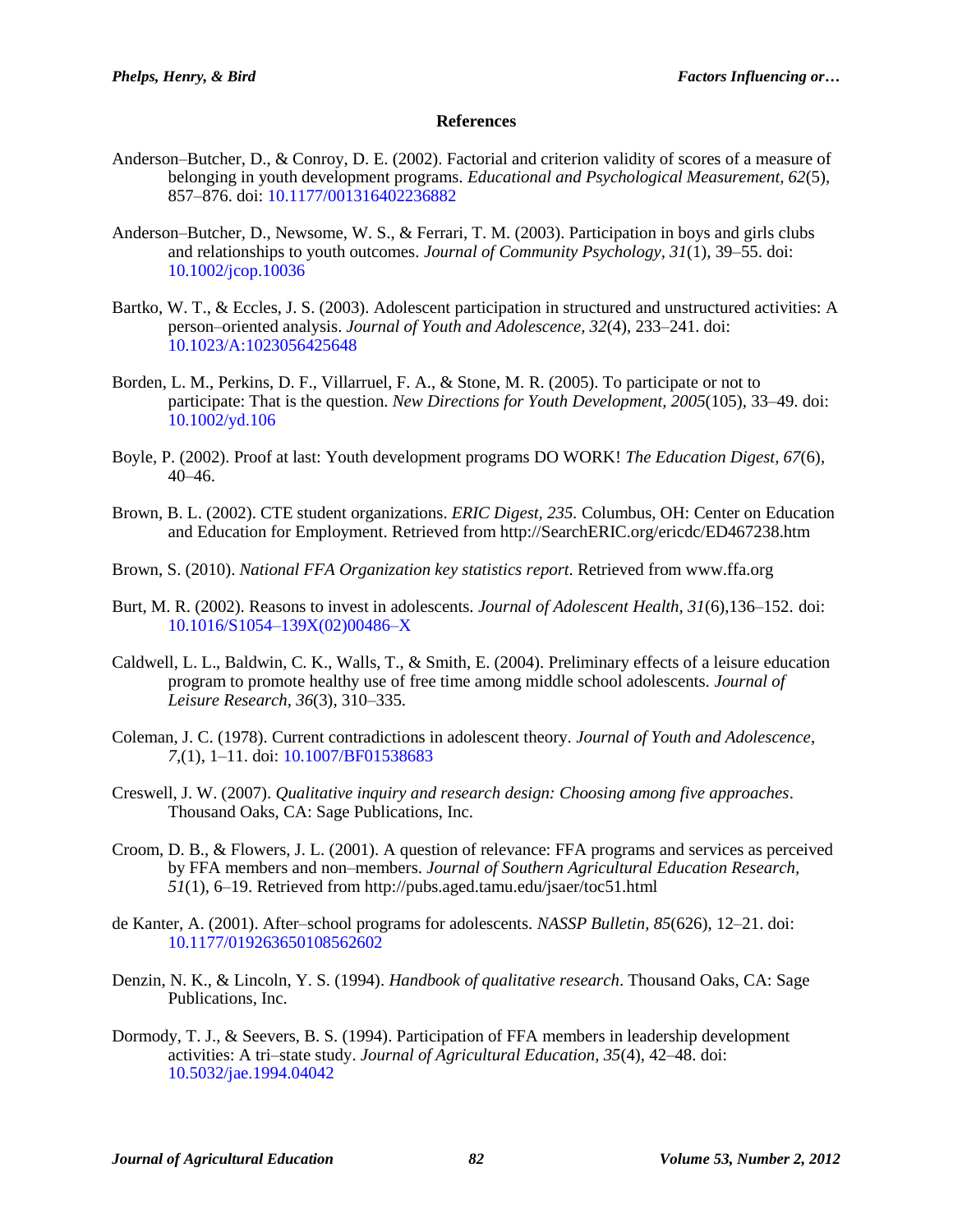- Dworkin, J. B., Larson, R., & Hansen, D. (2003). Adolescents' accounts of growth experiences in youth activities. *Journal of Youth and Adolescence, 2*(1), 17–26. doi: [10.1023/A:1021076222321](http://dx.doi.org/10.1023/A:1021076222321)
- Eccles, J. S., Barber, B. L., Stone, M., & Hunt, J. (2003). Extracurricular activities and adolescent development. *Journal of Social Issues, 59*(4), 865–889. doi: [10.1046/j.0022–4537.2003.00095.x](http://dx.doi.org/10.1046/j.0022–4537.2003.00095.x)
- Eccles, J. S., & Wigfield, A. (2002). Motivational beliefs, values, and goals. *Annual Review of Psychology, 53*, 109–132. doi: [10.1146/annurev.psych.53.100901.135153](http://dx.doi.org/10.1146/annurev.psych.53.100901.135153)
- Fletcher, A. C., Elder, G. H., & Mekos, D. (2000). Parental influences on adolescent involvement in community activities. *Journal of Research on Adolescence, 10*(1), 29–48. doi: [10.1207/SJRA1001\\_2](http://dx.doi.org/10.1207/SJRA1001_2)
- Fletcher, A. C., Nickerson, P., & Wright, K. L. (2003). Structured leisure activities in middle childhood: Links to well–being. *Journal of Community Psychology, 31*(6), 641–659. doi: [10.1002/jcop.10075](http://dx.doi.org/10.1002/jcop.10075)
- Fontana, A., & Frey, J. H. (1994). Interviewing: The art of science. In N. K. Denzin & Y. S. Lincoln (Eds.), *Handbook of qualitative research* (pp. 361–376). Thousand Oaks, CA: Sage Publications.
- Freeman, B. (1994). Power motivation and youth: An analysis of troubled students and student leaders. *Journal of Counseling & Development, 72*(6), 661–671. doi: 10.1002/j.1556- [6676.1994.tb01699.x](http://dx.doi.org/6676.1994.tb01699.x)
- Gilman, R., Meyers, J., & Perez, L. (2004). Structured extracurricular activities among adolescents: Findings and implications for school psychologists. *Psychology in the Schools, 41*(1), 31–41. doi: [10.1002/pits.10136](http://dx.doi.org/10.1002/pits.10136)
- Gliem, R. R., & Gliem, J. A. (2000). Factors that encouraged, discouraged, and would encourage students in secondary agricultural education programs to join FFA. *Proceedings of the National American Association for Agricultural Education Research Conference*, 251–264. Retrieved from http://aaaeonline.ifas.ufl.edu/NAERC/2000/index.html
- Granger, R. C. (2002). Creating the conditions linked to positive youth development. *New Directions for Youth Development, 95*(3), 149–164. doi: [10.1002/yd.20](http://dx.doi.org/10.1002/yd.20)
- Hansen, D. M., Larson, R. W., & Dworkin, J. B. (2003). What adolescents learn in organized youth activities: A survey of self–reported developmental experiences. *Journal of Research on Adolescence, 13*(1), 25–55. doi: [10.1111/1532–7795.1301006](http://dx.doi.org/10.1111/1532–7795.1301006)
- Heath, S. B., & Roach, A. (1999*).* Imaginative actuality: Learning in the arts during the nonschool hours. In E. B. Fiske (Ed.), *Champions of change: The impact of the arts on learning* (pp. 19–34). Retrieved fro[m http://artsedge.kennedy-center.org/champions/pdfs/ChampsReport.pdf](http://artsedge.kennedy-center.org/champions/pdfs/ChampsReport.pdf) /
- Hoover, T. S., & Scanlon, D. C. (1991). Enrollment issues in agricultural education programs and FFA membership. *Journal of Agricultural Education, 32*(4), 2–10. doi: [10.5032/jae.1991.04002](http://dx.doi.org/10.5032/jae.1991.04002)
- Horstmeier, R. P., & Ricketts, K. G. (2009). Youth leadership development through school–based civic engagement activities: A case study*. Journal of Leadership Education, 8*(2), 238–252. Retrieved from http://bigcat.fhsu.edu/jole/issues/JOLE\_8\_2.pdf#page=251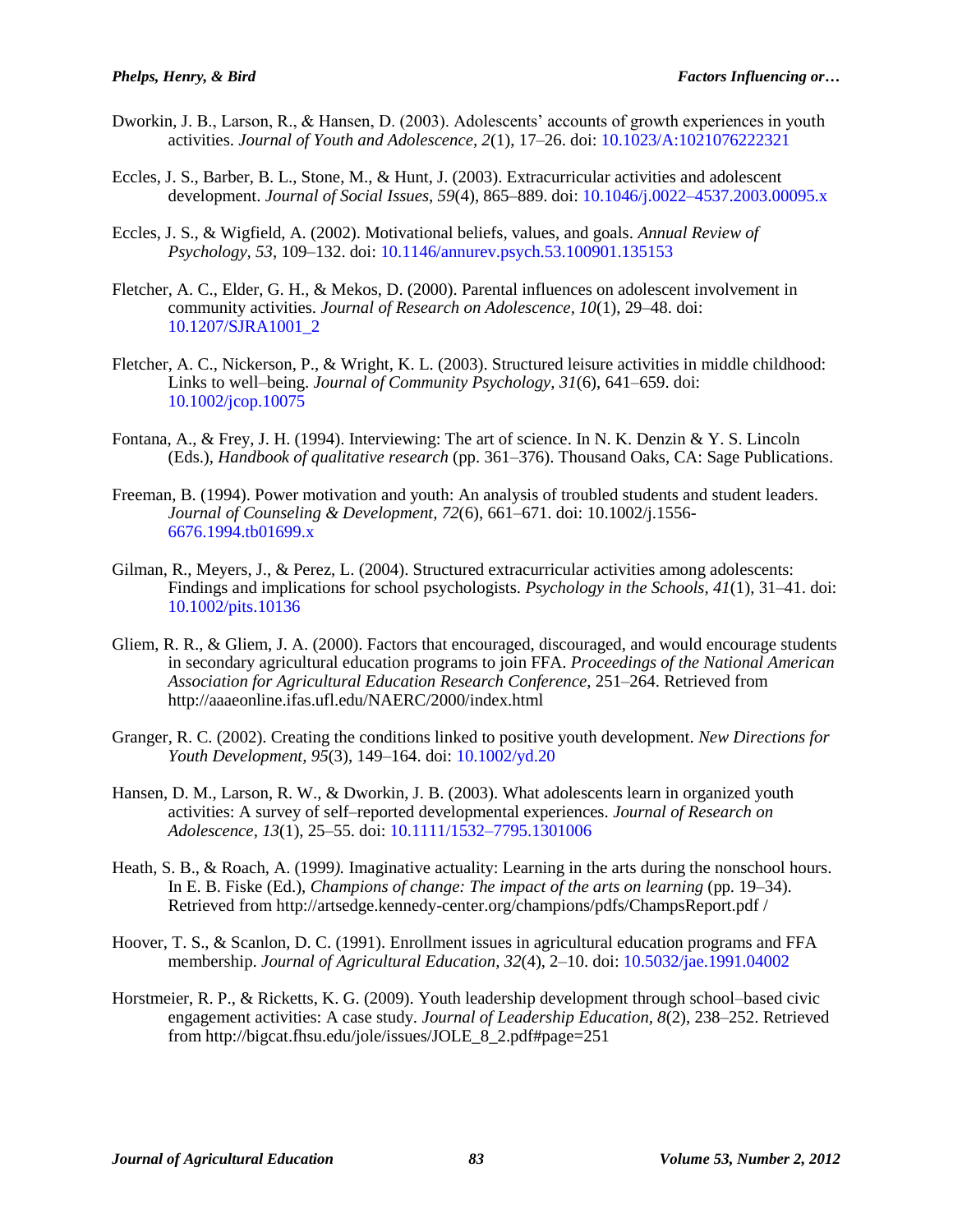- Huebner, A. J., & Mancini, J. A. (2003). Shaping structured out–of–school time use among youth: The effects of self, family, and friend systems. *Journal of Youth and Adolescence, 32*(6), 453–463. doi: [10.1023/A:1025990419215](http://dx.doi.org/10.1023/A:1025990419215)
- Huebner, E. S., Suldo, S. M., Smith, L. C., & McKnight, C. G. (2004). Life satisfaction in children and youth: Empirical foundations and implications for school psychologists. *Psychology in the Schools, 41*(4), 81–93. doi: [10.1002/pits.10140](http://dx.doi.org/10.1002/pits.10140)
- Jones, K. R., & Perkins, D. F. (2005). Determining the quality of youth–adult relationships within community–based youth programs. *Journal of Extension, 43*(5). Retrieved from http://www.joe.org/joe/2005october/a5.shtml.
- Kelley, T. M. (2003). Health realization: A principle–based psychology of positive youth development. *Child & Youth Care Forum, 32*(1), 47–72. doi: [10.1023/A:1022257625454](http://dx.doi.org/10.1023/A:1022257625454)
- Kerlin, B. A. (2002). *Coding strategies*. Retrieved from http://kerlins.net/bobbi/research/nudist/
- Larson, R. W. (2000). Toward a psychology of positive youth development. *American Psychologist, 55*(1), 170–183. doi: [10.1037/0003–066X.55.1.170](http://dx.doi.org/10.1037/0003–066X.55.1.170)
- Larson, R., Hansen, D., & Walker, K. (2005). Everybody's gotta give: Adolescents' development of initiative and teamwork within a youth program. In J. Mahoney, R. Larson, & J. Eccles (Eds.), *Organized activities as contexts of development: Extracurricular activities, after–school and community programs* (pp. 159–184). Hillsdale, NJ: Lawrence Erlbaum Associates.
- Lerner, R. (2009). The positive youth development perspective: Theoretical and empirical bases of strengths–based approach to adolescent development. In S. Lopez & C. Snyder (Eds.), *Oxford handbook of positive psychology* (pp. 149–163). New York, NY: Oxford University Press.
- Lerner, R. M., Brentano, C., Dowling, E. M., & Anderson, P. M. (2002). Positive youth development: Thriving as the basis of personhood and civil society. *New Directions for Youth Development, 95*, 11–33. doi: [10.1002/yd.14](http://dx.doi.org/10.1002/yd.14)
- Lerner, R. M., Dowling, E., & Chaudhuri, J. (2005). Methods of contextual assessment and assessing contextual methods: A developmental contextual perspective. In D. Teti (Ed.), *Handbook of research methods in developmental science* (pp. 183–209). Cambridge, MA: Blackwell.
- Lerner, R. M., Lewin–Bizan, S., & Warren, A. E. (2011). Concepts and theories of human development. In M. H. Bornstein & M. E. Lamb (Eds.), *Developmental science: An advanced textbook* (pp. 3– 50). New York, NY: Psychology Press.
- Mahoney, J., Larson, R., & Eccles, J. (2008). *Organized activities as contexts of development: Extracurricular activities, after–school and community programs*. Hillsdale, NJ: Lawrence Erlbaum Associates.
- Mahoney, J. L. (2000). School extracurricular activity participation as a moderator in the development of antisocial patterns. *Child Development, 71*(2), 502–516. doi: [10.1111/1467–8624.00160](http://dx.doi.org/10.1111/1467–8624.00160)
- Maslow, A. H. (1970). *Motivation and personality.* New York, NY: Harper & Row Publishers.
- McClelland, D. C. (1985). How motives, skills, and values determine what people do. *American Psychologist*, *40*(7), 812–825. doi: [10.1037/0003–066X.40.7.812](http://psycnet.apa.org/doi/10.1037/0003-066X.40.7.812)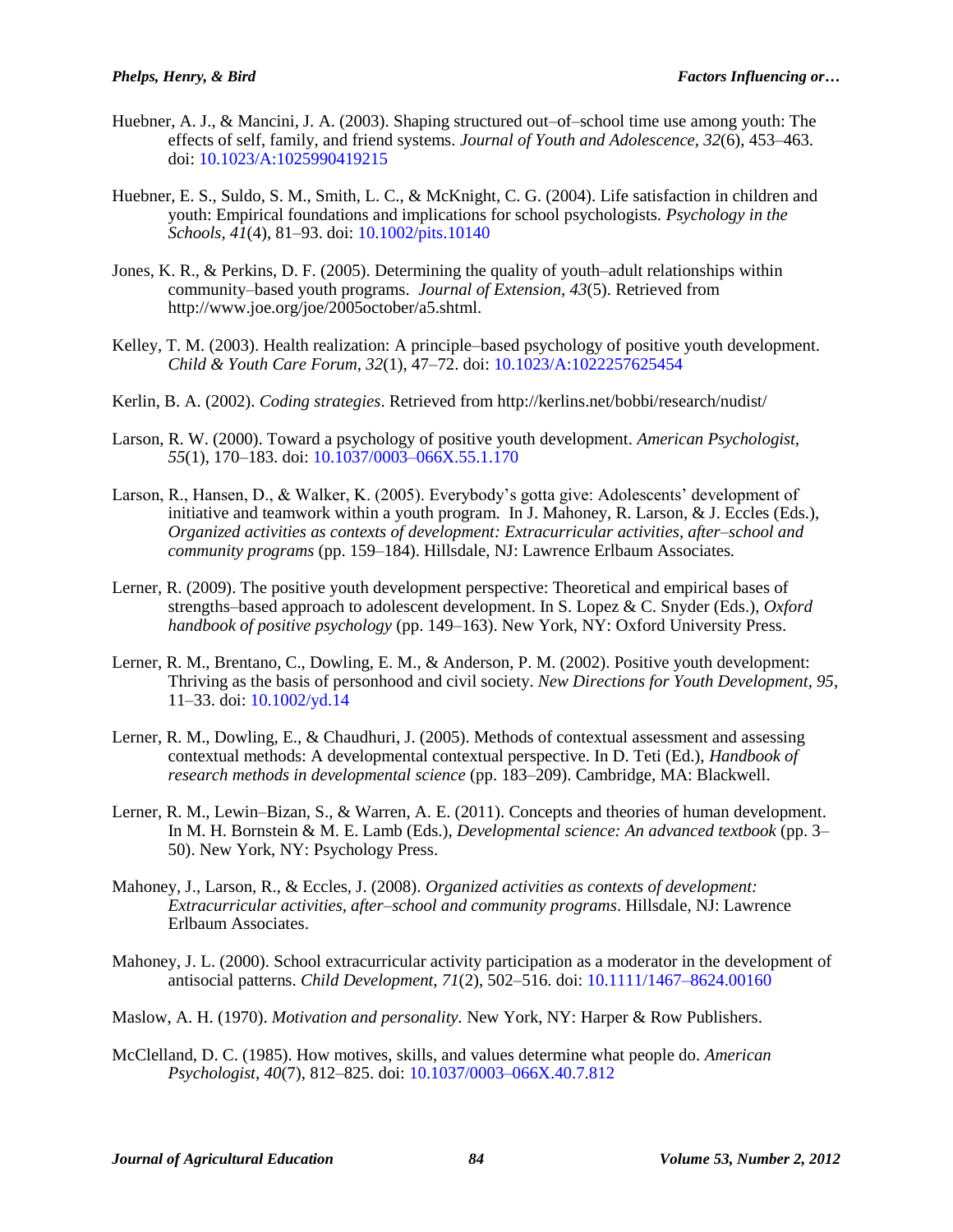- Meeus, W. (1996). Studies on identity development in adolescence: an overview of research and some new data. *Journal of Youth and Adolescence, 25*(5), 569–599. doi: [10.1007/BF01537355](http://dx.doi.org/10.1007/BF01537355)
- Miller, R., Anderson, R., Swafford, M., & Seibel, A. (2007). Student perceptions of preparation for and the benefit of FFA career development events on future employment in the field of agriculture. *Proceedings of the 2007 Southern American Association for Agricultural Education Research Conference.* Retrieved from http://aaaeonline.org/allconferences1.php?show\_what=Southern&sorter\_conf=Southern&sorter year=2007
- Mitchell, J. J. (1975). *The adolescent predicament*. Montreal, Canada: Holt, Rinehart and Winston of Canada, Limited.
- Morrissey, K. M., & Werner–Wilson, R. J. (2005). The relationship between out–of–school activities and positive youth development: An investigation of the influences of communities and families. *Adolescence, 40*(157), 67–86.
- Myers, B. E., Dyer, J. E., & Breja, L. M. (2003). Recruitment strategies and activities used by agriculture teachers. *Journal of Agricultural Education, 44*(4), 94–105. doi: [10.5032/jae.2003.04094](http://dx.doi.org/10.5032/jae.2003.04094)
- National Center for Educational Statistics. (2011). Fast facts: Enrollment trends (NCES 2011-015). Retrieved from http://nces.ed.gov/fastfacts/display.asp?id=65
- National FFA Organization. (2010). *Official FFA manual*. Indianapolis, IN: National FFA Organization.
- National Research Council and Institute of Medicine. (2002). *Community programs to promote youth development*. Washington, DC: National Academy Press.
- National Research Council. (1988). *Understanding agriculture: New directions for education.*  Washington, DC: National Academy Press.
- Rayfield, J., Compton, K., Doerfert, D., Fraze, S., & Akers, C. (2008). Factors that influence the decision to participate in youth organizations in rural high schools in three states. *Journal of Agricultural Education*, *49*(4), 83–95. doi: [10.5032/jae.2008.04083](http://dx.doi.org/10.5032/jae.2008.04083)
- Rhodes, J. E. (2004). The critical ingredient: Caring youth–staff relationships in after–school settings. *New Directions for Youth Development, 101,* 145–161. doi: [10.1002/yd.75](http://dx.doi.org/10.1002/yd.75)
- Ryan, A. M. (2000). Peer groups as a context for the socialization of adolescents' motivation, engagement, and achievement in school. *Educational Psychologist, 35*(2), 101–111. doi: [10.1207/S15326985EP3502\\_4](http://dx.doi.org/10.1207/S15326985EP3502_4)
- Stoller, A. W., & Knobloch, N. A. (2005). Student's participation and self perceived impact of extracurricular activities on developing leadership skills. *Proceedings of the 2005 North Central American Association for Agricultural Education Research Conference*, 132–146.
- Talbert, B. A., & Balschweid, M. A. (2004). Engaging students in the agricultural education model: Factors affecting student participation in the national FFA organization. *Journal of Agricultural Education, 45*(1), 29–41. doi: [10.5032/jae.2004.01029](http://dx.doi.org/10.5032/jae.2004.01029)
- Turner, J., & Herren, R. V. (1997). Motivational needs of students enrolled in agricultural education programs in Georgia. *Journal of Agricultural Education, 38*(4), 30–41. doi: [10.5032/jae.1997.04030](http://dx.doi.org/10.5032/jae.1997.04030)